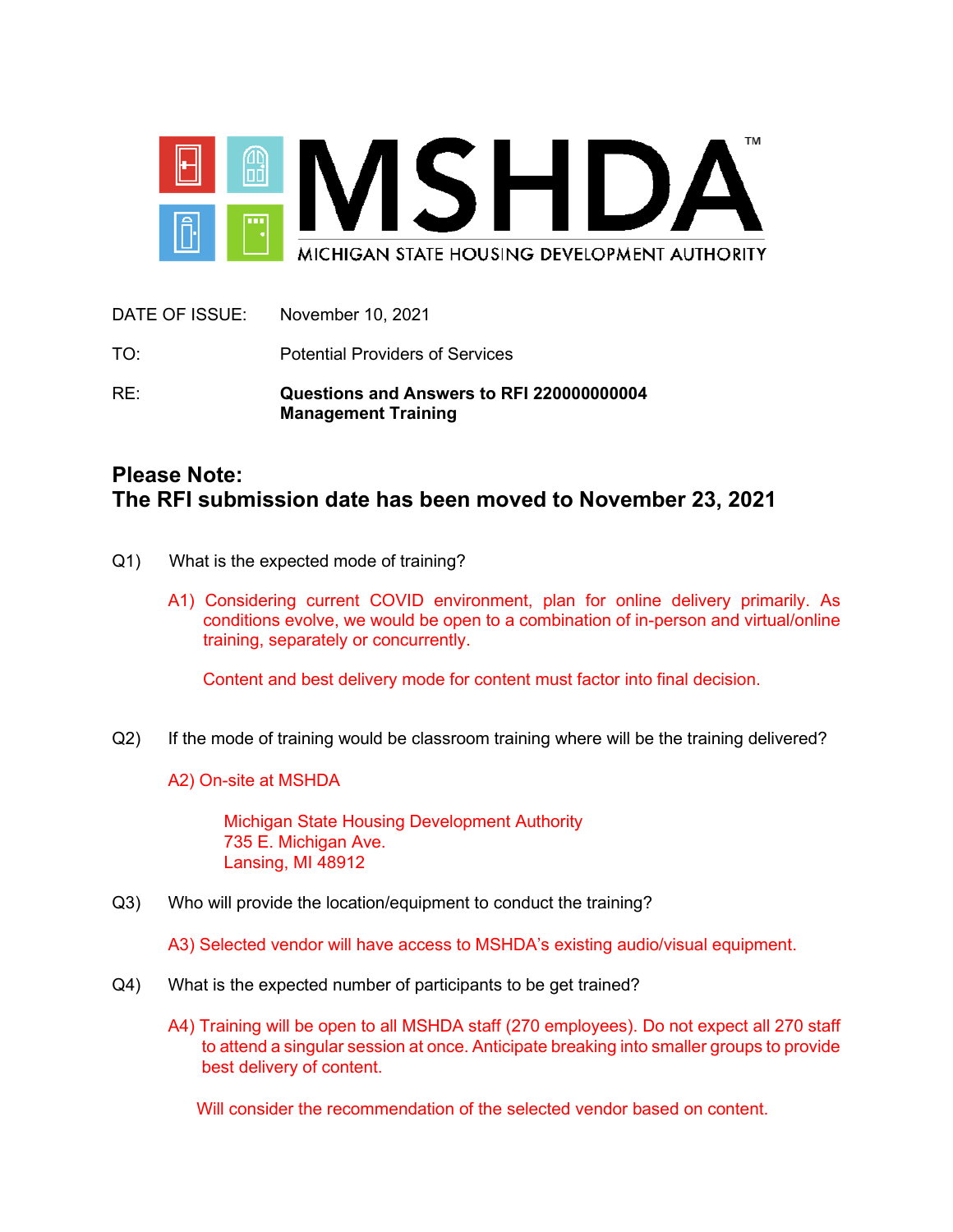Q5) What will be the number of cohorts?

A5) All divisions could "travel" through training as a cohort, depending on divisional structure. MSHDA will base this on the recommendation from this RFI

Q6) What will be the minimum number of participants expected to get trained per cohort?

A6) MSHDA will base this on the recommendation from this RFI.

Q7) Is there is any duration for the courses which MHSDA is looking for?

A7) 2-hour maximum length preferred

- Q8) Is there is any Incumbent Vendor for this contract?
	- A8) There is no incumbent vendor.
- Q9 Is sub-contracting allowed?
	- A9) Yes sub-contracting is allowed.
- Q10) Is there is any vendor preference?
	- A10) Michigan law allows for veterans preference only; however, women-owned, minorityowned, and small businesses authorized to conduct business in the State of Michigan are encouraged to submit proposals.
- Q11) Is there is any standard pricing format?
	- A11) Currently what we are seeking is a recommendation on pricing best practices for this type of program.
- Q12) In reference to:

"Feedback from annual State of Michigan employee engagement surveys identified various training needs among MSHDA staff and revealed staff's desire for leadership development and other related training."

May we see the survey results?

A12) The results are currently not available; they will be provided in the RFP stage of the process.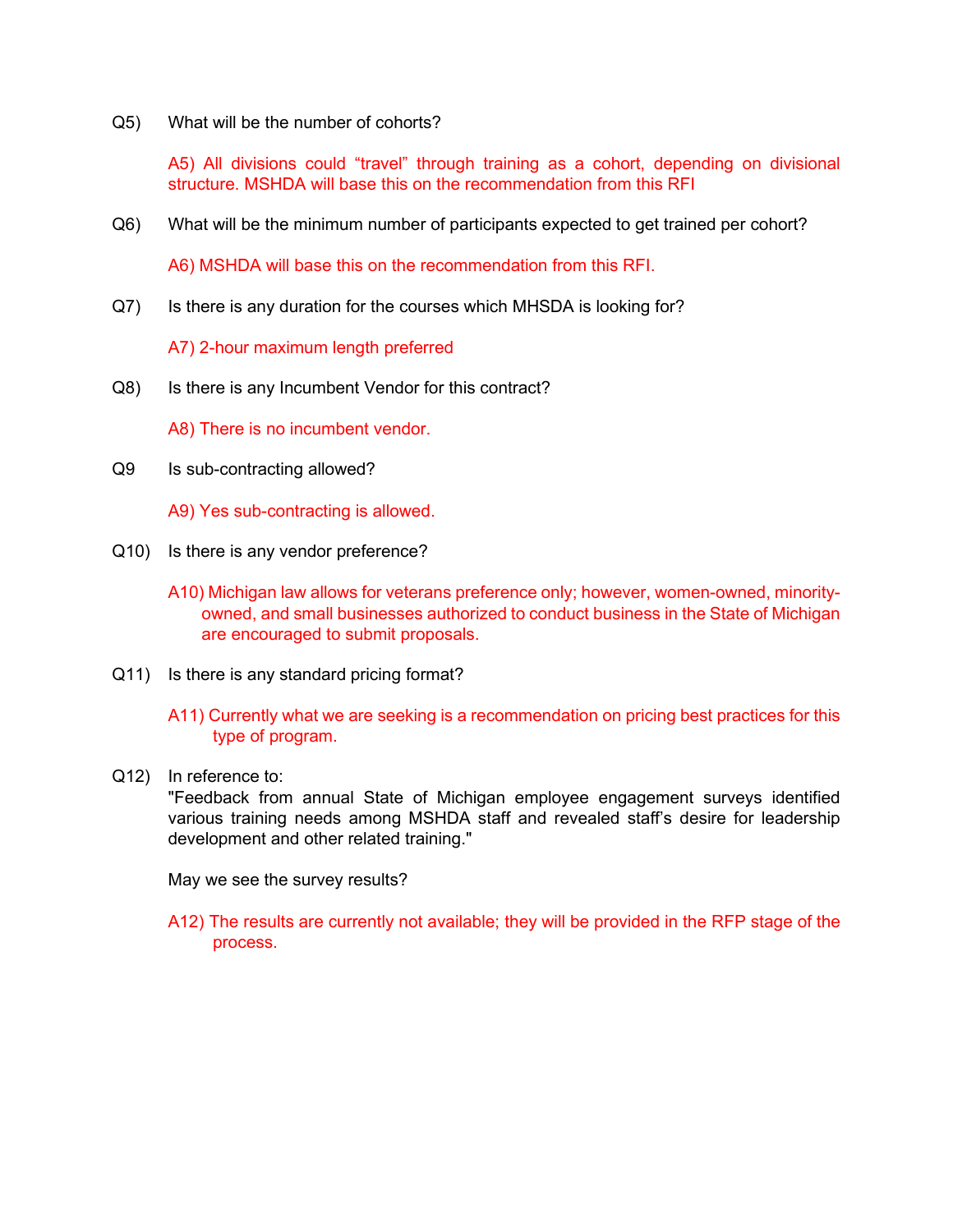Q13) In reference to:

"The training should be geared toward all MSHDA staff, supervisory and non- supervisory, to enhance their abilities and understanding of Human Centered Management."

What is the number of MSHDA employees that will be participating, and what is the preferred occupancy session size?

A13) MSHDA will consider the recommendation of the vendor to deliver the content

- Q14) What is the anticipated length of the introductory session? What would the schedules look like?
	- A14) To accommodate staff preferences and considering/assuming a virtual delivery method for content, 2 hours maximum.

Schedules – Will consider the recommendation of the vendor to deliver the content.

- Q15) Is it expected that the vendor delivers the initial training?
	- A15) Yes. Training Review Committee and/or Agency Leadership will participate as appropriate.
- Q16) Are train-the-trainer guides in scope?

A16) We are looking for a vendor to conduct training.

Q17) What is the anticipated length of the subsequent sessions? What would the schedules look like?

### A17) See A14

Q18) Is it expected that the vendor delivers the subsequent training?

### A18) Yes

Q19) Are train-the-trainer guides in scope for subsequent sessions?

## A19) See A16

- Q20) In reference to last bullet on page 3: "Hands on guidance for managers and their direct reports as they discuss expectations and evaluations. One session will involve managers and their direct reports discussing their annual evaluation."
	- a. Is this a request for a Performance Playbook? Yes
	- b. Does the working session need to be facilitated? Yes
	- c. Is direct 1:1 coaching with managers desired? Maybe.

#### A20) Separate session with management would be a good option.